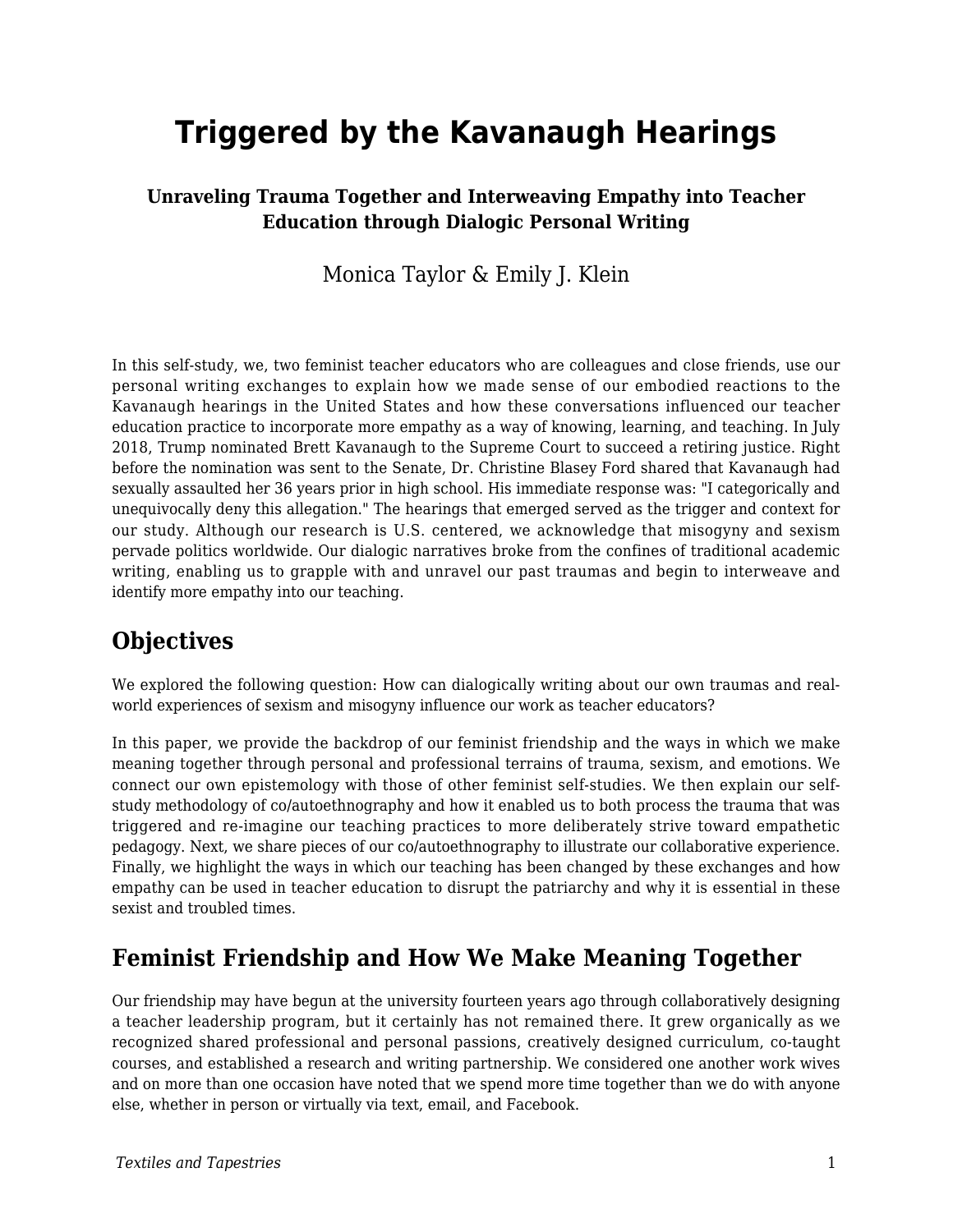Our feminist relationship is built on three tenets. We actively listen to one another and acknowledge the other's experience, often by saying "I hear you." We do not judge or critique one another. We confirm that the other person is not alone in how she is feeling. We are well aware of how academia rarely allows for "I hear you"—academics typically live in isolation, whether because of structural hierarchies or evaluative procedures like tenure and promotion which usually focus on individual accomplishment. There is no way to share emotions or be vulnerable. We are pushed to produce, produce, and produce.

Second, tending to our personal friendship within the context of our everyday lives always comes before our academic responsibilities. We are curious about who the other is outside of work. We find time to go to the theater, hear music, see ballet together. We recommend books and articles to one another, we meet to enjoy a good meal, we take each other to our favorite clothing stores to shop. We are sister-friends. Our personal friendship fuels our professional partnership. There would be no research and writing without it.

Third, our friendship is grounded in the ethic of care and self-care, for us, is not "self- indulgence" but "self-preservation" or as Lorde (1988) wrote, "an act of political warfare" (p. 130). We consider self-care both nurturing our well-being, and mental, physical, and emotional health but also how we care for each other, our colleagues, and our students. We strive to reduce anxiety and stress and live in balance. We know that being grounded and centered allows us to be emotionally and intellectually supportive of our students. We also take seriously our responsibility as feminist role models to have compassion for the self and prioritize boundaries. Insisting on self-care for ourselves and others disrupts the academic structures which constantly promote production over thoughtfulness (Mounts et al, 2015). As Lorde (1984) wrote, "For within living structures defined by profit, by linear power, by institutional dehumanization, our feelings were not meant to survive Those dreams are made realizable through our poems that give us strength and courage to see, to feel, to speak, and to dare" (p. 39).

Our feminist friendship has helped us to construct ways of knowing and making meaning that blur the personal and professional and arm us to tackle life at the university. We make meaning in relationships, through caring, connection, cooperation, and collaboration (Belenky et al., 1986; Maher & Tetreault, 1994). We often joke that we have "one brain," implying that together we are smarter and more willing to invent and take risks. We are aware that to really allow for multiple truths our meaning-making can be messy, uncertain, "contradictory, partial, and irreducible" (Ellsworth, 1994, p. 320). Our insistence on this feminist paradigm better equips us to resist the patriarchal academy which continually positions us as gendered subjects in a hierarchy (Gore, 1993). Much like our foremothers in self-study (Arizona Group, 1996, 2000; Manke, 2000; Perselli, 1998, 2004; Skerrett, 2007), we recognized the need to explore issues of gender, privilege, and power. We hoped that writing vulnerably would help to disrupt sexist and misogynistic norms, and replace them with new opportunities for ourselves as well as our students.

## **Method**

We used co/autoethnography as a self-study feminist research methodology that took autoethnography, "a form of self-representation that complicates cultural norms by seeing autobiography as implicated in larger cultural processes" (Taylor & Coia, 2006, p. 278) and moved it beyond the singular to the plural. Our methodology relied on our constructing knowledge together through allowing our stories to be dialogically interwoven. We investigated our own storied selves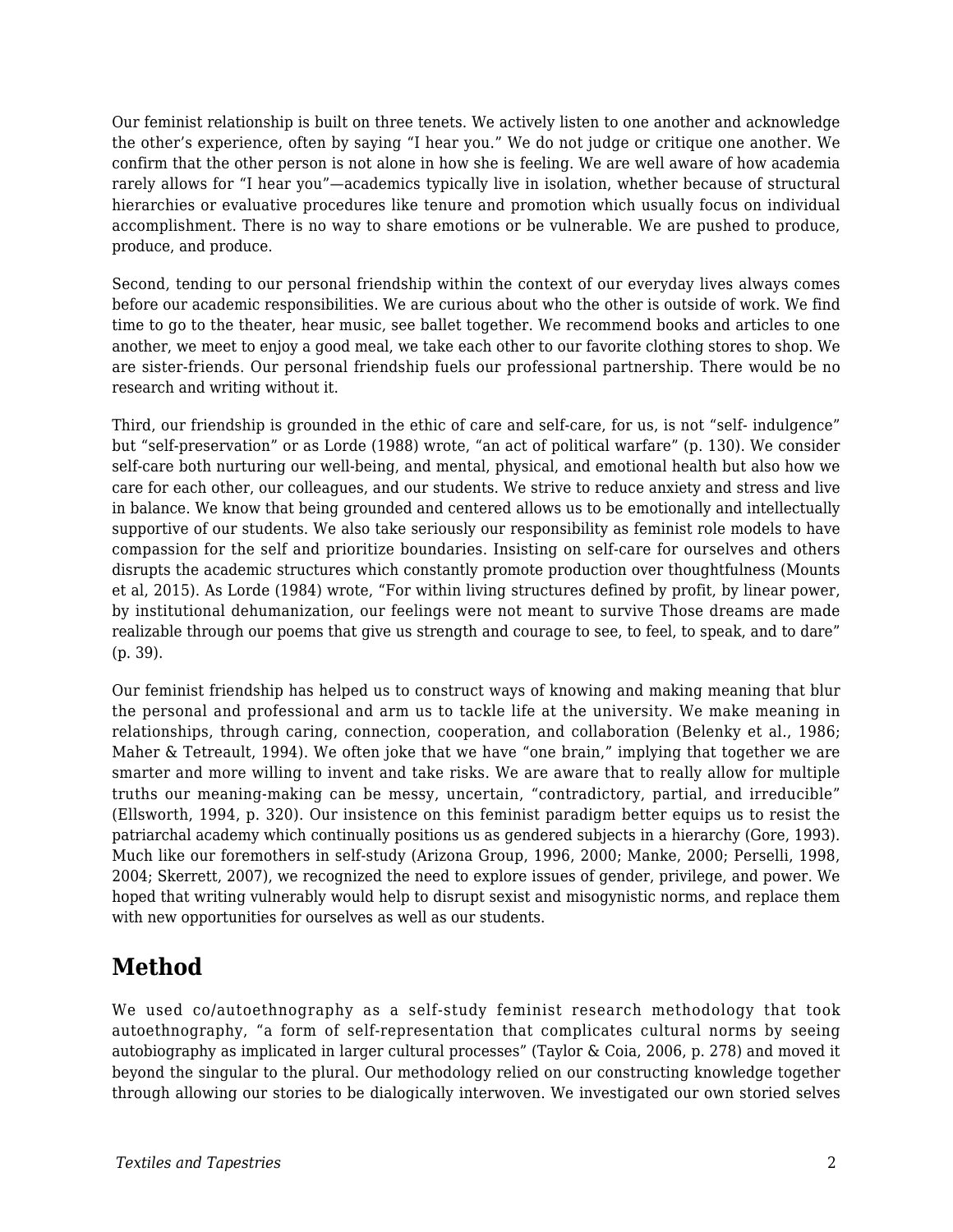within the social context of our relationship as well as the larger society through the Kavanaugh hearings. Our approach was critical yet we did not critique one another's experiences. Rather it was in the listening and hearing of the other's story, not the acting or telling, where we found meaning and connection. As we interacted through our personal communications, reading our past descriptive stories, and considering our present reflections, we looked for insights and attempted to make sense of what we read and heard. Sometimes the meaning of our stories changed as we mirrored what was there and dialogued.

Specifically, our data were generated organically and entailed texts, emails, and Facebook posts and messages. Using "nomadic jamming" (Coia & Taylor, 2014) as our collaborative writing process, we juxtaposed reported chronological details of the Kavanaugh hearing in fall 2018, alongside our own narratives and dialogic exchanges. Ours was a messy process and involved several iterations. Eventually, we crafted a co/autoethnography that broke from traditional academic writing and instead shared our deep emotions and detailed descriptions of personal anecdotes. The style of our piece resembled an article by Middleton (1995), where she combined academic writing with retellings of everyday experiences to show how "lived reality" led to the construction of feminist theory. We tried to do the same, chronologically retelling the Kavanaugh hearings, and interspersing excerpts from our shared sense-making.

Our self-study methodology of co/autoethnography demonstrated trustworthiness using the criteria Richardson (2000) provided for writing as a means of inquiry. These included contributing to the field of teacher education substantially, engaging and connecting with the reader, having esthetic merit, resonating for others, exemplifying reflexivity in both the process and the product, and encouraging other ideas. We selected these criteria because it allowed us to acknowledge the fluid and dynamic nature of our feminist identities.

## **Snapshots of Our Co/Autoethnography**

#### *One*

From September 4-7, 2018, The Senate Judiciary Committee questioned Judge Kavanaugh and heard witness testimonies concerning his nomination to the Supreme Court. A few days later, as the committee was getting closer to a vote on sending the nomination to the full Senate for approval, Dr. Christine Blasey Ford, a professor at Palo Alto University, came forward and courageously brought to light that Judge Kavanaugh had sexually assaulted her 36 years prior, while they were both in high school in 1982. She felt her "civic responsibility" began "outweighing [her] anguish and terror about retaliation."

Blasey-Ford shared that during a house party in the summer of 1982, when she was 15 and Kavanaugh was 17, Kavanaugh and one of his friends, Mark Judge, pushed her into a bedroom, pinned her down, groped her, and tried to take off her clothes while drunk. She said that when she attempted to scream, Kavanaugh put his hand over her mouth. She remembered that she thought he might kill her and stated, "he was trying to attack me and remove my clothing." Kavanaugh's friend then jumped on top of them and knocked them to the ground, enabling Ford to escape. Ford had not told anyone about the incident until 2012, when she was working with a couple's therapist with her husband. Kavanaugh's immediate response was: "I categorically and unequivocally deny this allegation. I did not do this back in high school or at any time." The Senate Judiciary Committee postponed its vote and invited both Kavanaugh and Blasey Ford to appear at the public hearing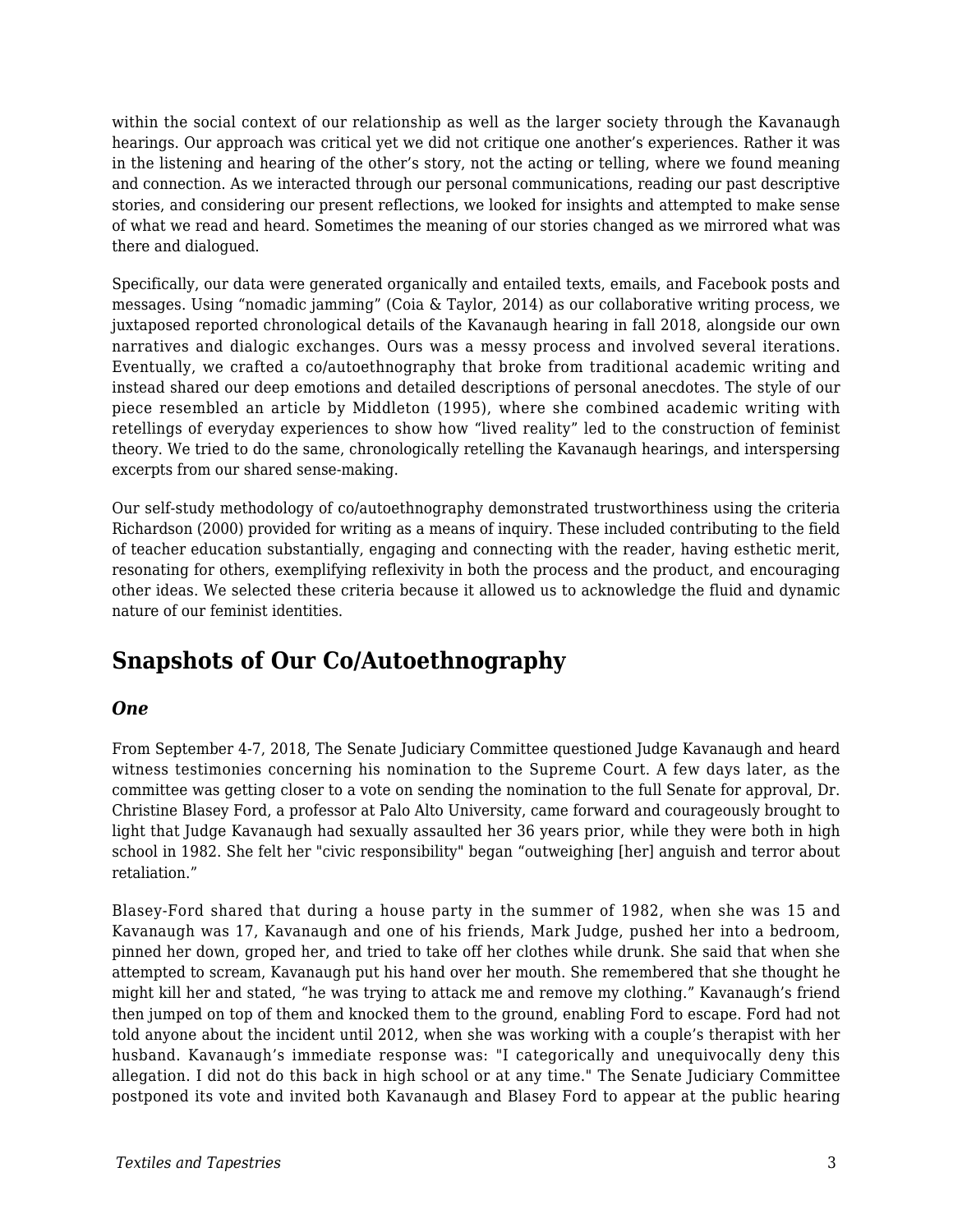#### ([https://edtechbooks.org/-oyQJ](https://www.washingtonpost.com/investigations/california-professor-writer-of-confidential-%20brett-kavanaugh-letter-speaks-out-about-her-allegation-of-sexual-assault/2018/09/16/46982194-%20b846-11e8-94eb-3bd52dfe917b_story.html?utm_term=.bfa992a09f67)).

Monica: This could have been my high school experience. I went to a private school in Texas that was a lot like Georgetown Prep. There were lots of parties like the one Blasey- Ford described, drunken nights at someone's home with the parents away. High school and college were all about entering the danger zone with men, in their rooms, in my room, in the park, walking on the street, getting into my car at night and never knowing if I would actually have control. But men rarely feel this way–they have no idea what it feels like to always be on the lookout for danger. We feel unsafe all of the time.

Emily: It's intense to think how little oversight there was overall and how many of my friends are nodding their heads right now. We all have a story and we all remember the anxiety so well of having to always be on your guard. Even now I feel it—that I have to make sure I'm always alert and aware. Does it ever go away? It's bringing up so much for me about issues of safety and vulnerability—thinking back to my own sexual abuse in high school, how totally unprotected I felt from the adults, but also how much I didn't feel I could even reach out to my peers. We had no language for talking about what happened to us.

Monica: Why do we always have to feel so incredibly vulnerable? I always tell my students how uncomfortable I feel after my summer evening doctoral class. I never feel safe parking below our building and walking to my car. It is dark back there and I feel nervous about being attacked. Why can we never feel safe? Here I am a full professor, who has worked hard to be in this position, and yet I am physically unsafe on my own campus at night. Why is that permissible? And when I have said that to male colleagues, they offer to walk me to my car any time—but why do I have to rely on men for my own safety?

Emily: Yes and, of course, it's the men who make us unsafe. I was one of the "lucky" ones––in that I got to see my abuser go to jail eventually—even if it wasn't for what he did to me. I think about the level of validation I have gotten from that and how very few women get it.

Monica: For me this fear is deeply lodged in my body and I have been carrying it around feeling like at any moment I could be unsafe or unprotected. From the time I was little until about 6, I watched my father rage at my mother. And there were so many injuries that she felt compelled to cover them up. There was her broken ankle from his kicking her that she told people was from tripping and falling. There was the perforated ear drum that she had because of a smack to the head. When my brother was only two years old, my father got tired of his crying and slammed him against the wall and broke his shoulder. We told people that he fell off the bed and even my brother thinks that is what happened to him. On their honeymoon, he was high on valium and driving and they had a horrible car accident. My mother's leg was broken and even more scary was that she had to have a tracheotomy because she couldn't breathe. And those were only the injuries I can remember. Just writing this to you makes me feel so sick to my stomach. My heart is racing and I catch myself holding my breath. I remember being that vulnerable little girl, hiding behind the couch terrified that one day he would go too far. I became my mother's care-giver too—caring for her in the aftermath—it was almost as if a double layer of fear resides in me, for my mother and then for myself. Thankfully she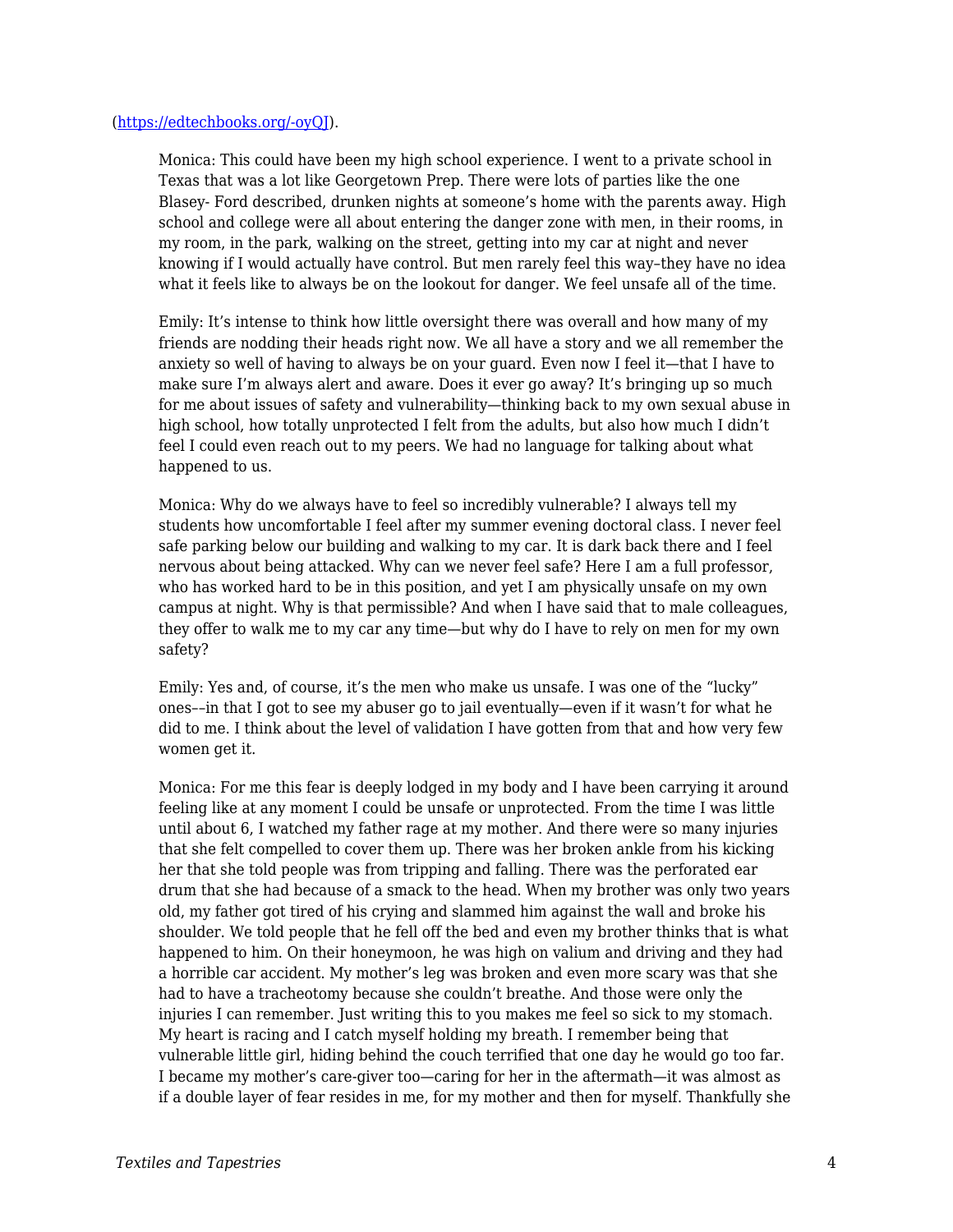mustered up the courage to leave him but she often doubted her decision and what would become of her life.

Emily: Oh honey it's just so intense and so much. I think about the level of trauma and how deeply ingrained it is. I think the violence and abuse—and watching this as a child is something that we don't talk enough about at all. (Facebook Messenger, 9/16/18)

We were struck by the degree to which everyone we know seems to have such a story.

We have been deeply aware of how institutions have perpetuated our own and others' abuse and how we are complicit in a system that protects rapists and abusers. We considered how our own work in teacher education contributes to a society that privileges certain ways of being that are disembodied and rational. We have actively sought to develop different, slower research and writing habits that disrupt these traditional academic ways of being. We also wondered about the physical and emotional toll that this continual clampdown has taken on our bodies and our minds.

The early revelations by Dr. Blasey-Ford triggered our own painful memories. Our writing served as a way to document, but also to provide empathy for one another. We thought about how to share our own experiences of violence and abuse with our students. We had discussed how our student teachers might face their students' trauma in the classroom, but what might it look like for us as trauma survivors to help support preservice teachers in this work.

Where do our students have space to process their own traumas that could so easily be triggered in their classrooms? How do they learn to manage their emotional responses? How do we model these strategies for our students?

For example, when Emily went to observe two talented male physical education teachers and noticed that they called only on the boys in the class, her reaction was strong and angry— almost visceral. Worried that she might be overly sensitive to their actions, she texted with Monica to think through how to raise the issues and process the emotions that emerged. Being heard empathetically and making connections to how Kavanaugh was raising issues about how women are treated in society, she was able to find a less charged angle when she debriefed with them. She relied on the observational data she gathered rather than the feelings that were evoked. The narratives around the hearings pushed us to think about how the patriarchy continually dictates how women and especially young women are encountered in public spaces like schools. Examining our personal responses and dialoguing privately increased our confidence in calling out these societal practices with our students.

#### *Two*

In the interim before the hearing, two other women, Deborah Ramirez and Julie Swetnick, accused Kavanaugh of separate past instances of sexual assault. Kavanaugh's response was: "This alleged event from 35 years ago did not happen. The people who knew me then know that this did not happen, and have said so. This is a smear, plain and simple" [\(](https://www.whitehouse.gov/briefings-statements/need-know-allegations-made-new-yorker-article-judge-brett-kavanaugh/))[https://edtechbooks.org/-tjVd\)](https://www.whitehouse.gov/briefings-statements/need-know-allegations-made-new-yorker-%20article-judge-brett-kavanaugh/). Later that day, Julie Swetnick released a sworn declaration that Kavanaugh targeted girls for sexual assault, spiking drinks with drugs to make girls more vulnerable to sexual assault (https://www.cnbc.com/2018/09/26/michael-avenatti-identifies- kavanaugh-accuser-as-julieswetnick.html). Kavanaugh denied the allegations.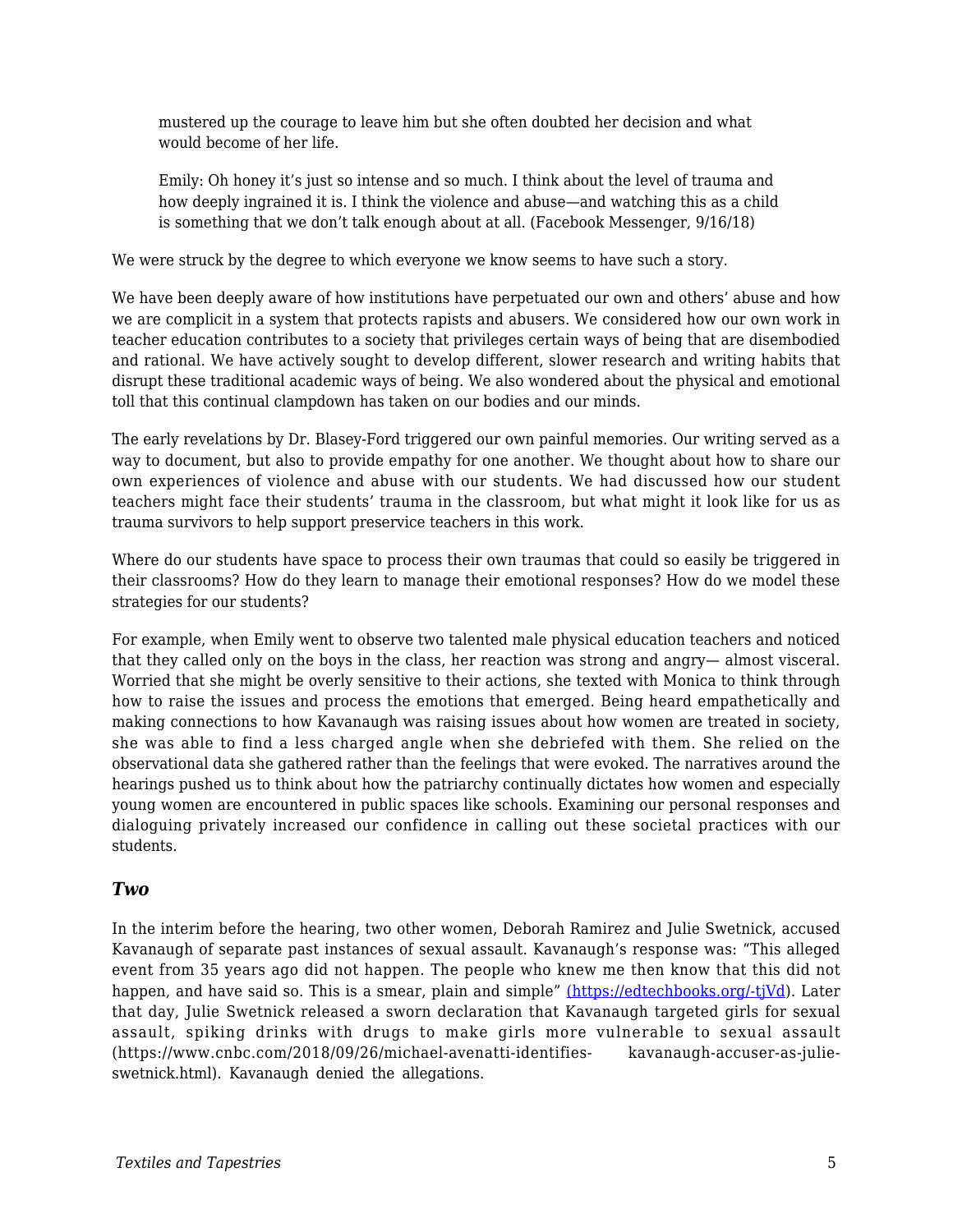As more details about Kavanaugh and Blasey-Ford unfolded, Emily began to consider sharing her own story of sexual abuse more widely through her social media networks. Although she had recounted the incidents for years with close friends and spoke at *Take Back the Night* in college, she had not spoken publicly about what happened to her in a long time. She recognized that her feed included professional colleagues and former students, as well as parents of her son's friends, and even her husband's professional colleagues. She worried about the fallout for others and turned to Monica to think through the implications and possibilities.

Emily: Ok so I'm thinking about sharing publicly for the first time about my dance coach and the sexual abuse. On Facebook. I'm really scared.

Monica: I cannot even imagine how terrifying this could be for you but I also understand why you are considering doing it. Blasey-Ford is a role model to us all.

Emily: I just keep thinking that if she can do this in front of the entire world, certainly I can make a step forward as well. It feels important. Maybe because I'm an academic in as safe a position professionally and personally as I can be in. If it's terrifying to me, imagine what it is for others? I feel like people will take me seriously, that people who know me will believe me and that might open spaces to believe other women.

Monica: Yes. You have a platform, a position of authority, some sort of power from which you can speak and others or at least some people will listen.

Emily: I mean in our work we talk about social justice all the time. Isn't this part of my responsibility—giving voice, telling my story, when there are so many women who can't? Ugh. I worry about the fallout—like parents of Sam's friends who know me.

Monica: But your bravery is also important for Sam—to see what it looks like for women to speak truth to power. We talk about that all the time but you sharing your own story is really walking the talk. (Text, 9/20/18)

Emily eventually shared the following post:

I understand it is very hard to understand the experience of a teen who has been sexually abused or assaulted. I can barely understand it myself—let me say that I too was 15. It was 3 years until I told someone, 5 years before I went to the police. Even then I only did because other women I loved came to me and asked me if I too had gone through what they went through—had nobody else come forward I don't think I ever would have sought legal recourse. Even then when I went to the police I would find out years later my statement never made it to the Virginia DA (although I have a copy of it). The DA would eventually decide not to prosecute because the testimony of at least five girls was not enough. Later this man would go to jail for years. I was "lucky" and it only took maybe 20 girls. . . We told adults. Nobody believed us. Or none of the right people. And let me say in the years I didn't speak of this it was a struggle to breathe, to get up every day, to keep from drowning in shame and terror. I was afraid to write about it in my journal. The fact that I have spoken of it so much is a testament to the power of the women and men who supported me- themselves children. You can't imagine the psychological and emotional damage of a statement like the President's today. Edited to say: Most people wouldn't know it but I actually don't share a lot of very real stuff on fb. But I think it's time. When the most powerful person in the nation says that it "can't be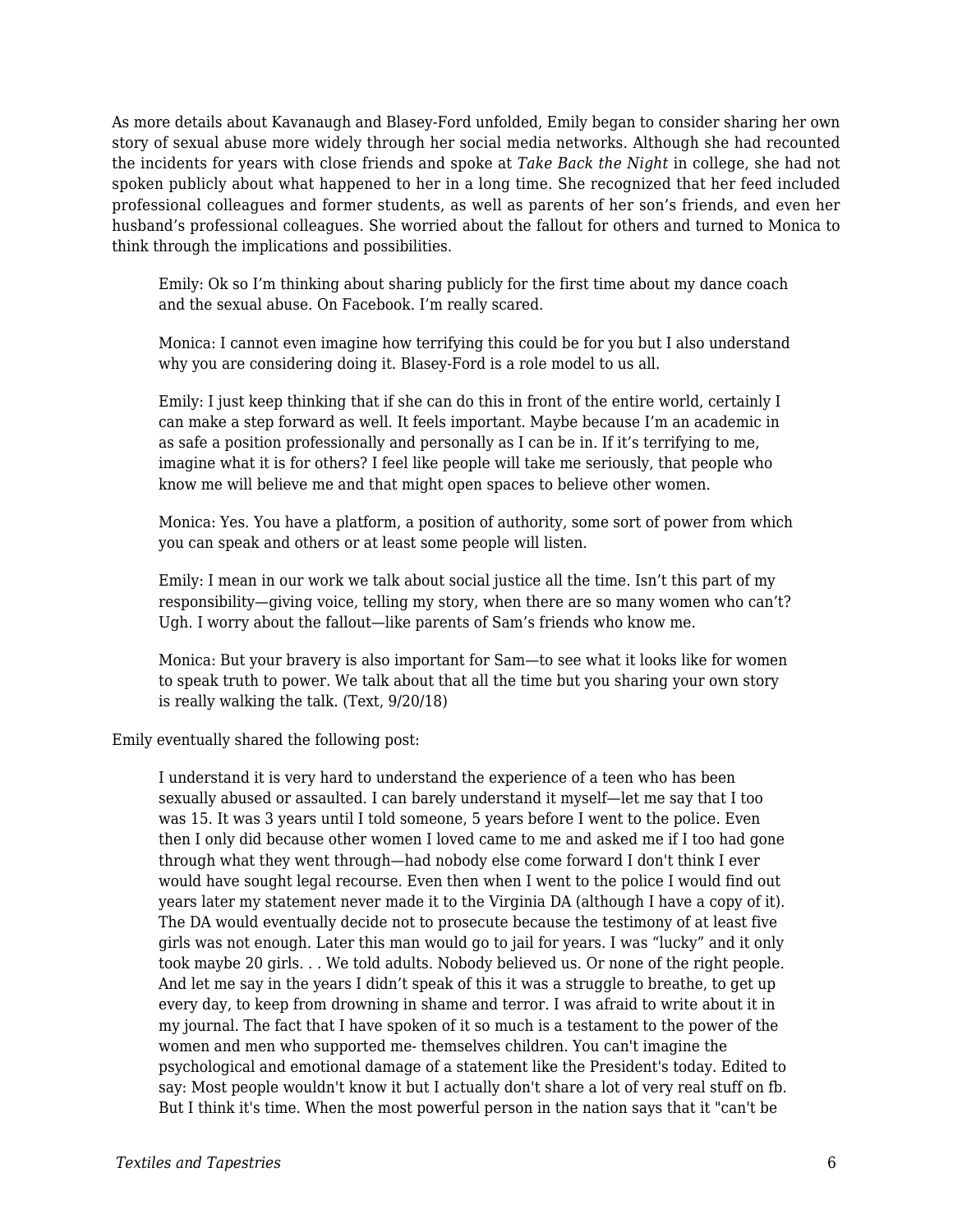that bad" if people don't come forward then it is incumbent upon us all to push back against this insanely inaccurate and harmful narrative. [#ibelievechristine](https://www.facebook.com/hashtag/dearchristine?source=feed_text&epa=HASHTAG) [#dearchristine](https://www.facebook.com/hashtag/whyididntreport?source=feed_text&epa=HASHTAG) #whyididntreport (Facebook, 9/21/18)

After years of private grappling with a history of violence and abuse, we wanted to move beyond the private to a more public space of sharing and reflection. Having the support of one another helped us to find the courage to speak out, giving voice to our experiences, a kind of initial step in activism work. Going public alongside one another began to influence how and what we shared with our students.

As we reflected on instances of childhood shame, we examined how we experience shame and even shame ourselves in academic work. Our friendship, developed as a means to counter traditional academic isolation, has allowed us to navigate this feeling through empathy, "the antidote to shame" (Brown, 2012, p. 74). These insights have encouraged us to design empathetic teaching practices, focused on the body and our emotions as a way of knowing. For example, one semester, Monica observed that some of her male student teachers were overwhelmed with sadness, anger, and frustration and worried about how to manage their emotions. To address this, she designed a modified Theatre of the Oppressed paired activity where one person as a pilot described how they felt in their bodies during a critical classroom incident and the other person as actor mirrored those feelings. Seeing a mirror of their feelings offered some new insights and also helped them to think through how to use those feelings. So rather than feel guilty about their anger, for instance, they began to think about anger as a tool for defending what is moral and just. Allowing for emotions in the classroom invited a new way of knowing. In their culminating reflections, one student said that he felt like he had "gotten more in touch with feelings" while another student said that "it's important not to repress your feelings." They also commented about how the activity made them think of their own students' emotional experiences. Both honoring our bodies and using feelings as a way to make meaning has helped us to strengthen our voices as well as those of our students.

We continue to think about how crafting this co/autoethnography influenced our work as teacher educators. We realize how valuable it has been for us to have this personal empathetic space to reveal our authentic selves, be vulnerable, and theorize about the work we are doing in a feminist way––emerging from the lived experience. We have grown in our conviction that our best work is that which speaks to the deeply held beliefs and passions that inspire and move us. We have begun thinking about how to hold space for our preservice teachers, where they can explore their own traumas and sit with the emotions raised. What began as dialogue, emerging from friendship, has become a means to break the boundaries of traditional academic work, the roots of new ways of being in our careers and selves. We are "living a feminist life" (Ahmed, 2017) and teaching as feminists with love and empathy.

## **References**

Ahmed, S. (2017). *Living a feminist life.* Duke University Press.

Arizona Group. (2000). Myths and legends of teacher education reform in the 1990s: A collaborative self-study of four programs. In J. J. Loughran & T. L. Russell (Eds.), *Exploring myths and legends of teacher education. Proceedings of the 3rd International Conference on Self-Study of Teacher Education Practices* (pp. 20–24). Queen's University.

Belenky, M. F., Clinchy, B. M., Goldberger, N. R., & Tarule, J. (1986). *Women's ways of knowing*: The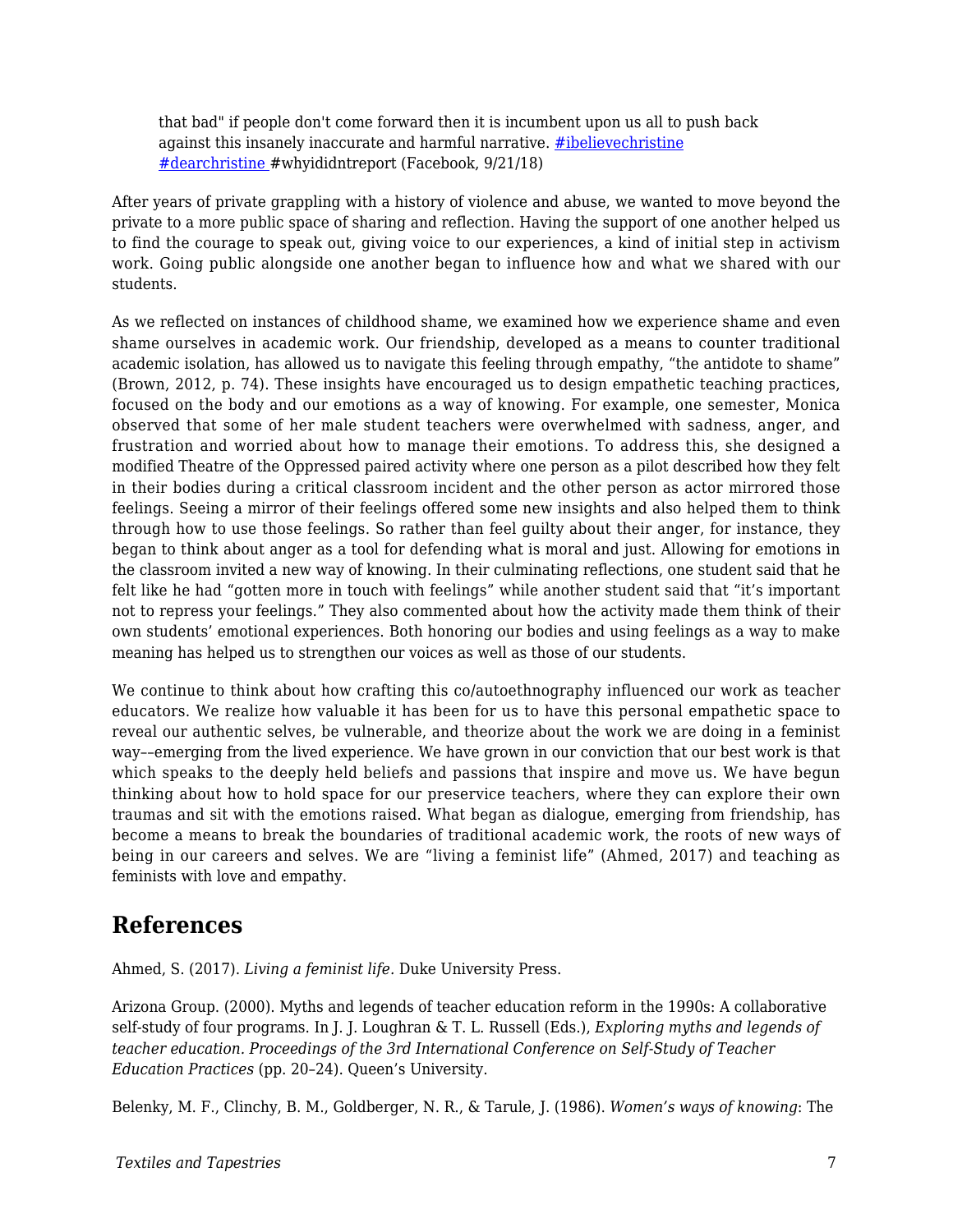development of self, voice, and mind. Basic Books.

Brown, B. (2012). *Daring greatly: How the courage to be vulnerable transforms the way we live, love, parent and lead.* Avery.

Coia, L. & Taylor, M. (2014). A co/autoethnography of feminist teaching: Nomadic jamming into the unpredictable. In M. Taylor & L. Coia (Eds.), *Gender, feminism, and queer theory in self-study of teacher education practices* (pp. 157-170). Sense Publisher.

Ellsworth, E. (1994). Why doesn't this feel empowering? Working through the repressive myths of critical pedagogy. In L. Stone (Ed.), *The education feminism reader* (pp. 300–327). Routledge.

Gore, J. M. (1993). *The struggle for pedagogies: Critical and feminist discourses as regimes of truth.* Routledge.

Lorde, A. (1984) *Sister outsider.* The Crossing Press.

Lorde, A. (1988). *A burst of light: Essays*. Sheba Feminist Publishers. Maher, F. A., & Tetreault, M. K. (1994). The feminist classroom. Rowan and Littlefield.

Maher, F. A., & Tetreault, M. K. (1994). *The feminist classroom*. Rowan and Littlefield.

Manke, M. P. (2000). Power relations and how they work: Weaving threads of meaning. In J. Loughran & T. Russell (Eds.), *Exploring myths and legends of teacher education. Proceedings of the 3rd International Conference on Self-Study of Teacher Education Practices (pp. 69-72). Queen's* University.

Middleton, S. (1995). Doing feminist education theory: A post-modernist perspective. *Gender & Education, 7*(1), 87–100.

Mountz, A., Bonds, A., Mansfield, B., Loyd, J., Hyndman, J., Walton-Roberts, M., et al. (2015). For slow scholarship: A feminist politics of resistance through collective action in the neoliberal university. *ACME: An International E-Journal for Critical Geography, 14*(4), 1235–1259.

Perselli, V. (1998). The political is personal: An action researcher investigates issues of sex and gender in a junior school. In A. L. Cole & S. Finley (Eds.), *Conversations in community*. *Proceedings of the Second International Conference of the Self-Study of Teacher Education Practices* (pp. 66–69). Queen's University.

Perselli, V. (2004). Marx and education: Exploring the teachings of Marx in the context of my role as a school experience liaison tutor in initial teacher education. In L. M. Fitzgerald, M. L. Heston, & D. L. Tidwell (Eds.), *Journeys of hope: Risking self-study in a diverse world. Proceedings of the Fifth International Conference of the Self-Study of Teacher Education Practices* (pp. 198–201). Queen's University.

Richardson, L. (2000). Writing: A method of inquiry. In N. K. Denzin & Y. S. Lincoln (Eds), *Handbook of qualitative research* (pp. 923-948). Sage.

Skerrett, A. (2007). Looking inward: The impact of race, ethnicity, gender, and social class background on teaching sociocultural theory in education. *Studying Teacher Education*, *2*(2), 183–200.